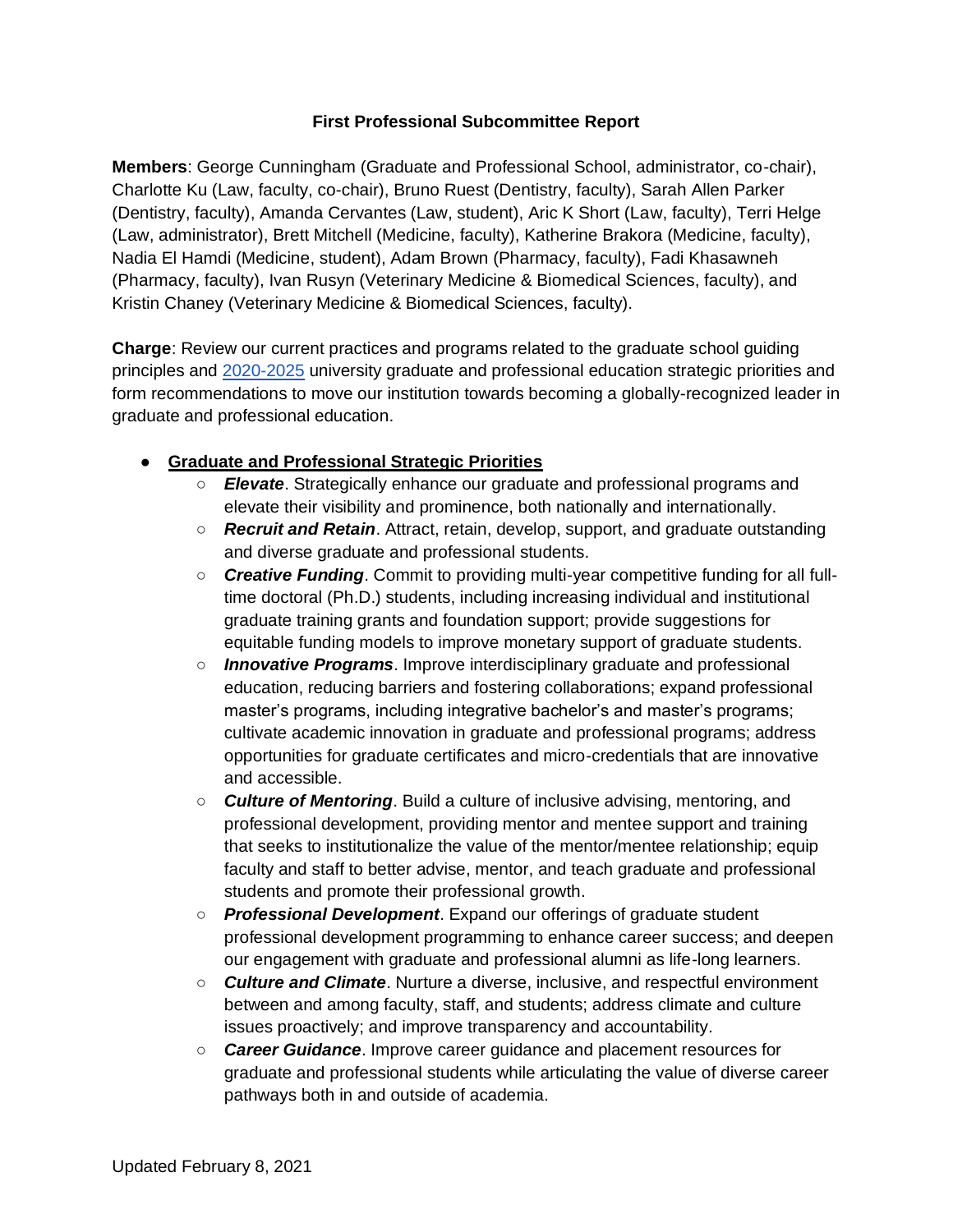- *Transparent Data*. Provide greater transparency of graduate and professional student data and career outcomes to foster continuous improvement and innovation of programs.
- *Student Experience*. Develop infrastructure and learner support services to ensure a high-quality digital learning environment, foster graduate and professional student community, ensure teaching effectiveness in the discipline and appropriate evaluation and feedback practices, and propagate the "Aggie" experience for all students.
- *Professional Advancement*. Establish innovative credentialing opportunities for professional advancement and to meet emerging career opportunities for traditional students and adult learners; create an educational advancement program and policies to provide opportunities for employees to achieve their dreams through additional education.
- *Lifelong Learning*. Enhance professional and personal development programs for lifelong learners, including a focus on core values such as leadership while highlighting professional development opportunities that value the graduate student from a holistic perspective.

# **Graduate and Professional Key Performance Indicators**

- Increase URM graduate and professional enrollment to 30% of domestic students, and degrees awarded to 25%.
- Decrease median time to degree to five years and increase five-year and 10-year completion rates to 50% and 80%, respectively, for Ph.D. students across all demographic groups.
- Increase the number of institutional external training grants by 100% [T32, NRT, GAANN, etc].
- Increase the percentage of graduate students participating in university graduate professional development experiences by 20% each year.
- Improve graduate student climate as indicated by GradSERU climate survey for the following two metrics: (i) I feel that I belong at Texas A&M University; (ii) I feel welcome at Texas A&M University.

**Summary of Subcommittee Activities**: co-chair meetings (*n* = 2), committee meetings (*n* = 2), open forums (*n* = 2), data collection from individual schools, emails received, and website portal for feedback; and review of supporting documents and materials (see final section).

# **Highlights of Review of Data**:

- Many stakeholders reported difficulty navigating university resources. The stakeholders interpreted the resources as only available for other parties, including College Station campus students, undergraduate students, or international students.
- Students reported a lack of disability support and psychological support services.
- Stakeholders reported an opportunity for the professional school programs to collaborate more closely with one another. The collaborations could take several forms, including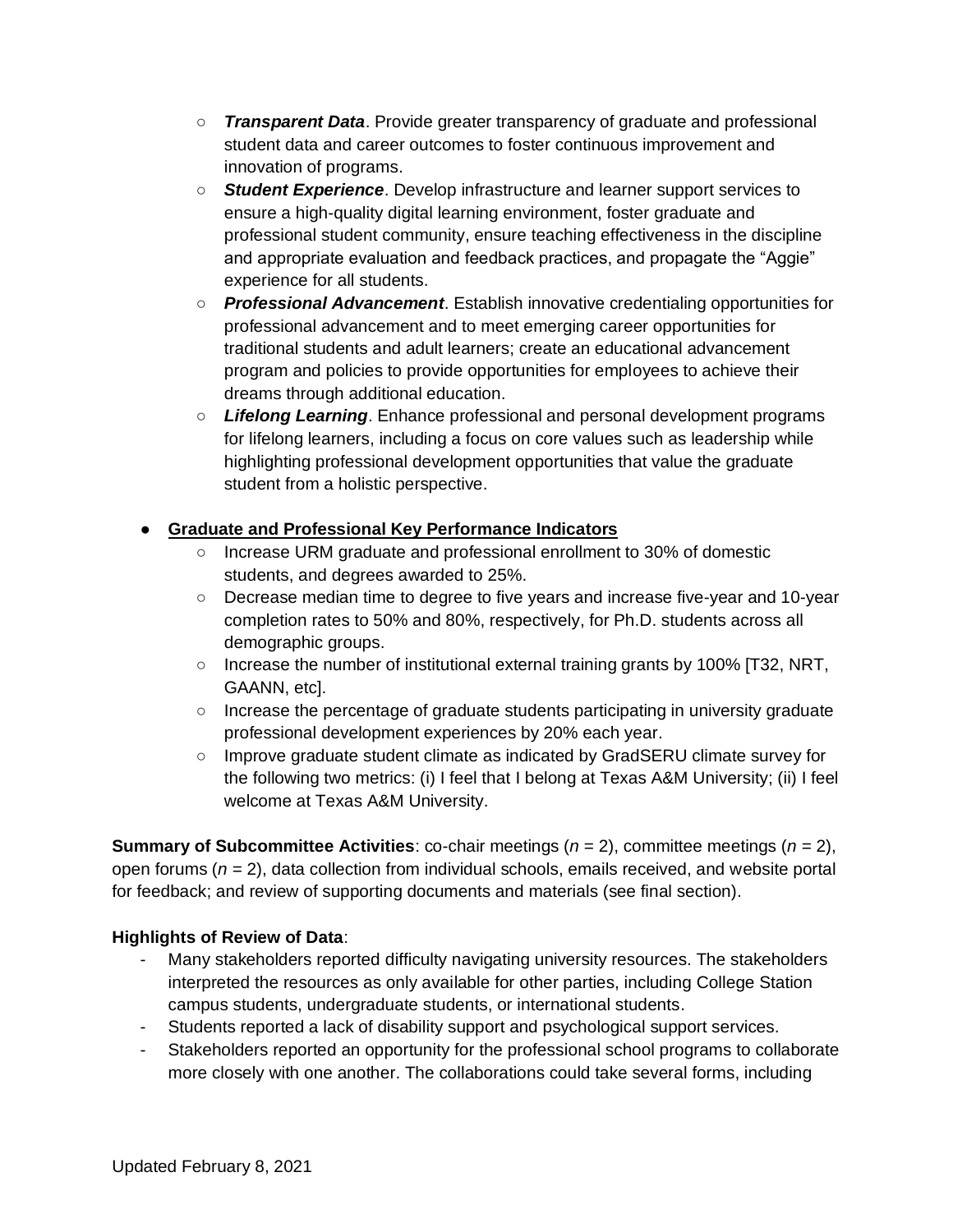professionalism and leadership training, events among students, and advocating together for topics that affect all professional programs.

- Students expressed a desire to receive messages and to find connections to campus that were relevant to their interests, stages in life, and needs.
- Faculty and administrators expressed concern about the lack of recognition of specific professional school standards and practices mandated by their own accrediting bodies. There was recognition for University-wide standards and practices, but that implementation should take into account where professional schools had existing standards and practices some of which could not change to fit University standards.
- Stakeholders urged university administrators not to assume that all units, and particularly professional schools, could comply with the same standards and practices that might have initially been developed for undergraduate education or academic degrees.

#### **Recommendations to Task Force**:

- 1. Convene an interdisciplinary committee on professionalism and leadership training in TAMU professional schools to explore opportunities for collaboration in teaching, scholarship, and service. This effort would recognize that each professional program might have discipline-specific requirements in this area imposed by accrediting bodies. There also may be opportunities, however, for joint work on topics of convergence, such as leadership, emotional intelligence, resilience, ethical decision-making, wellness, and others.
- 2. Anxiety, depression, and other mental health challenges are widespread in professional education, and professional programs located outside of College Station should be supported in a manner similar to those in College Station. Explore and prioritize the hiring of one or more licensed counselors who would split time among various TAMU professional programs located outside College Station so that on multiple days every week, each professional program would have a licensed counselor on campus.
- 3. Ensure that requirements pertaining to College Station students, faculty, and staff are altered, when necessary, to reflect the unique nature of the professional schools. Examples include:
	- a. Academic Calendar, as professional schools might have different start times and different semester lengths.
	- b. New Course and Program Requirements.
	- c. Minimum Syllabus Requirements, which contains alternatives for Galveston, Qatar, and Law, but not other professional schools.
- 4. Form a Professional School Working Group to serve as advocates for professional school/student needs and concerns within TAMU graduate programs. Examples of where advocacy or awareness might be useful:
	- a. Flagging University-wide communications that may not be appropriate for the professional school community, such as those pertaining to academic calendars or minimum syllabus requirements as listed in (3) above.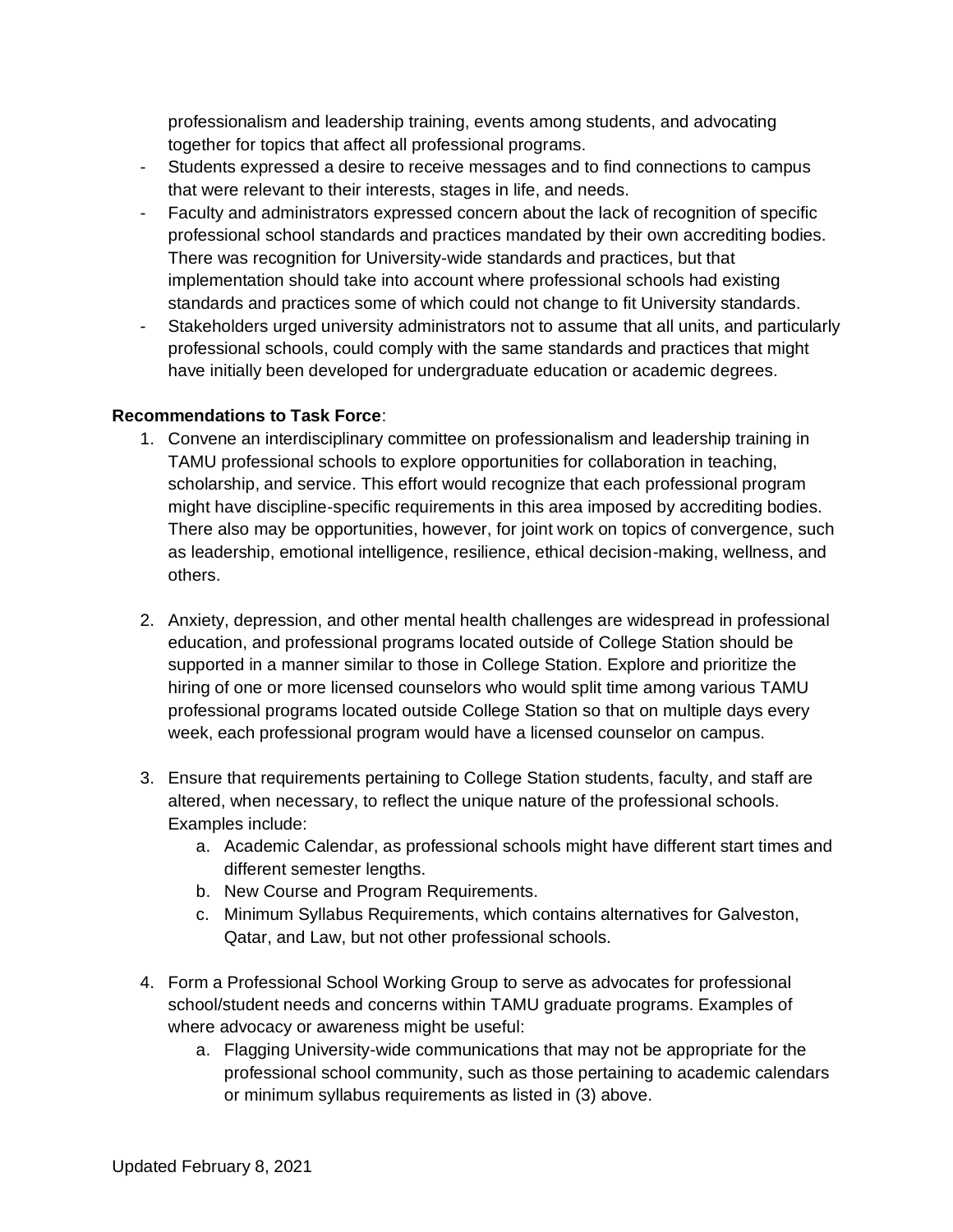- b. Ensuring that University-wide services, such as wellness and career development programs, are developed to include professional school interests and needs.
- c. Ensure that University-wide services, such as Education Abroad and International Student Services, are aware of any particular needs of professional schools in supporting exchange activities, field courses, and the like.
- 5. Develop appropriate representation from professional schools and engagement with the central administration to ensure that:
	- a. University-wide practices and policies do not intrude into or conflict with the autonomy needed by professional schools to comply with their accrediting bodies and standards;
	- b. Compliance with University-wide standards, like SACSCOC, is carried out in ways that do not duplicate or add to the reporting requirements that already exist in professional schools. This may include considering how data collected can be most efficiently and effectively used for multiple reporting purposes.

# **Recommendations for Other Subcommittees**:

Though the focus of this sub-committee was on first professional programs, many of the schools also offer master's programs. As with other systems, the programs within the schools influence one another. Thus, the committee arrived at other recommendations applicable for other subcommittees.

- 1. Develop career counseling and development services and programs for master's students in professional schools who may not seek the formal accreditation of a J.D. or other professional degree, but who are pursuing a degree as part of general career development or acquisition of new skills.
- 2. Find ways to connect students enrolled in online or one-year degree programs with students in similar programs and to the wider Aggie community. The A&M brand is what attracts many students to join these programs, but they may have little opportunity to actively engage with the wider Aggie community.